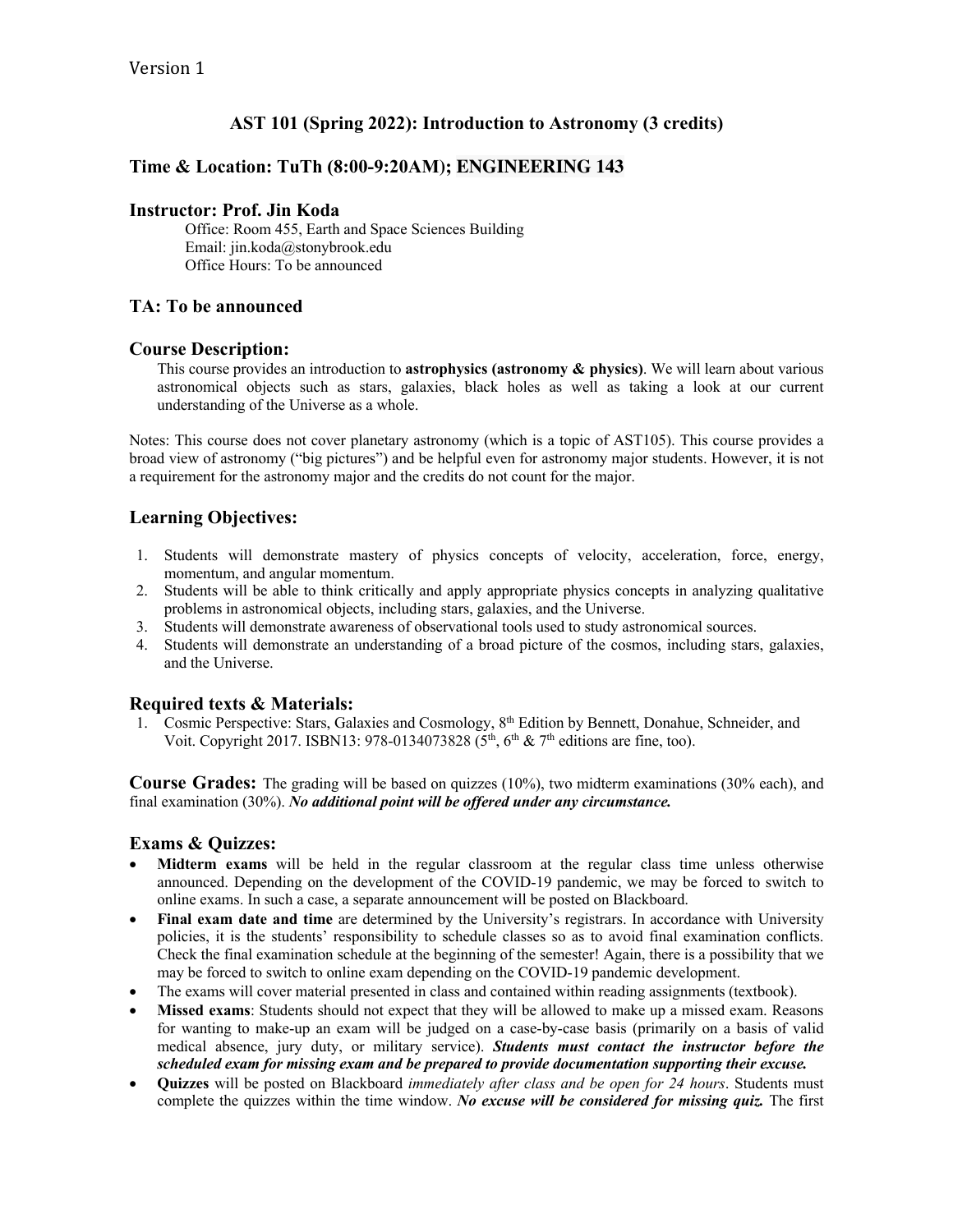two weeks are a practice period, and the quizzes in the period do not count for final score.

- The number of quiz questions will vary every class and every week (it could be zero in some classes). The quiz scores will be normalized so that every week carries the same amount for final score.
- *No makeup quiz will be given under any circumstances.* However, *the lowest three-week quiz scores will be dropped* to accommodate *all* unforeseen circumstances that students do not have a control of.
- **Challenges to grades:** Challenges of any grade for an exam or quiz must be made within 5 business days of the posting of the grade. No changes will be made to a grade after that time regardless of cause.

**Blackboard:** All students must regularly monitor Blackboard for notices and changes to course information including the syllabus. Quiz and exam scores will also be posted on blackboard.

### **Additional Course Policies:**

- **Student Responsibilities:** You will be expected to abide by all University regulations, procedures, requirements, and deadlines as described in the *Undergraduate Student Bulletin.*
- **Attendance:** As per the University policy outlined in the *Undergraduate Student Bulletin*, students are expected to regularly attend all classes and to participate in the classroom experience.
- **Classroom Behavior and Conduct:** You are expected to conduct yourself in accordance with the minimal undergraduate student responsibilities described in the Undergraduate Student Bulletin including: o You are expected to arrive for class promptly.
	- o Avoid behavior that is disruptive to the classroom especially the use of cell phones.
	-
	- o Avoid conversations during class
	- o Be familiar with material presented in previous lectures.

### **Important University Policies:**

**Americans with Disabilities Act:** If you have a physical, psychological, medical, or learning disability that may impact your course work, please contact the Student Accessibility Support Center, Stony Brook Union Suite 107, (631) 632-6748, or at sasc@stonybrook.edu. They will determine with you what accommodations are necessary and appropriate. All information and documentation is confidential.

**Academic Integrity:** ach student must pursue his or her academic goals honestly and be personally accountable for all submitted work. Representing another person's work as your own is always wrong. Faculty is required to report any suspected instances of academic dishonesty to the Academic Judiciary. Faculty in the Health Sciences Center (School of Health Technology & Management, Nursing, Social Welfare, Dental Medicine) and School of Medicine are required to follow their school-specific procedures. For more comprehensive information on academic integrity, including categories of academic dishonesty please refer to the academic judiciary website at http://www.stonybrook.edu/commcms/academic\_integrity/index.html

**Critical Incident Management:** Stony Brook University expects students to respect the rights, privileges, and property of other people. Faculty are required to report to the Office of Student Conduct and Community Standards any disruptive behavior that interrupts their ability to teach, compromises the safety of the learning environment, or inhibits students' ability to learn. Faculty in the HSC Schools and the School of Medicine are required to follow their school-specific procedures. Further information about most academic matters can be found in the Undergraduate Bulletin, the Undergraduate Class Schedule, and the Faculty-Employee Handbook.

**SPECIAL NOTE REGARDING PLAGIARISM AND DISHONESTY:** All instances of plagiarized work or academic dishonesty will be brought before the Academic Judiciary Committee. All parties involved (both the copier and the person who produced the original work) will be held accountable for any instance of plagiarism or dishonesty.